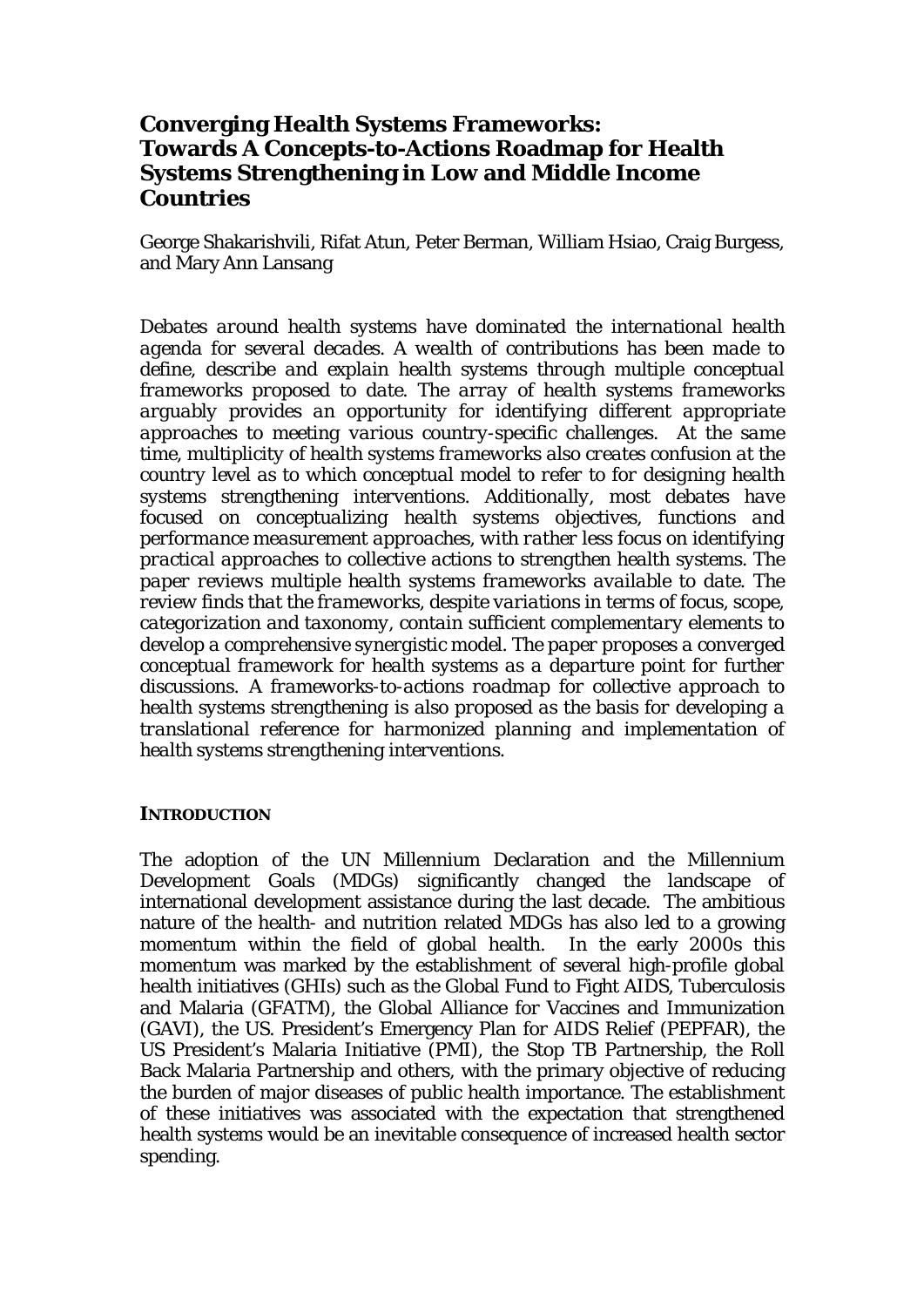A recent WHO expert consultation on health systems and global health initiatives concluded, however, that while increased resources do bring positive "spillover" effects to broader healthcare systems, the categorical programs supported by these initiatives also produce unintended side-effects such as reducing systems' capacity to address the broader healthcare needs of the population. Analytical evidence generated during the last few years also suggests that significant progress in scaling up disease control interventions is accompanied by a fairly complex range of positive and negative effects on other services and the system in general.<sup>2</sup> Recent studies in Benin, Ethiopia and Malawi reported some evidence of disease-specific investments contributing to stronger health systems, but also found that systemic weaknesses, especially in the areas of human resources and procurement systems, became more exposed as a result of scaling up disease-related interventions.<sup>3</sup> Another assessment in Mozambique, Uganda and Zambia reports that the major HIV donors–PEPFAR, Global Fund and World Bank's MAP–have helped establish AIDS-specific parallel systems and processes distinct from those for other health programs.<sup>4</sup> There are also concerns about the ability of health systems to effectively and efficiently absorb rapidly increasing resources through specific programs. <sup>5</sup> Additionally, growing empirical evidence indicates that in spite of the availability of effective interventions for many priority health problems, progress towards agreed health goals remains slow, suggesting that the primary bottleneck to achieving the MDG health targets are weak and fragmented health systems, which are unable to deliver the volume and quality of needed services.<sup>6</sup>

These and other findings have contributed to a shift in thinking about the interactions between disease-specific programs and healthcare systems. Strong and effective health systems are increasingly considered a *prerequisite*  to reducing the disease burden and to achieving the health MDGs, rather than the *outcome* of increased investments in disease control. As a consequence, health systems strengthening (HSS) has risen to the top of the health development agenda.

The growing demand for HSS investments in countries, and growing commitments of global health initiatives and collaborating agencies to support HSS, demonstrate a recognition of the need to accompany the scale-up of stand-alone programs with broader health system strengthening. For example, GFATM received funding requests of USD 912 million and USD 1,236 million for HSS in Rounds 7 and 8, respectively, and the Technical Review Panel (TRP) recommended USD 356 million (R7) and USD 594 million  $(R8)$ . The GAVI Alliance announced an increase of its financial commitment to HSS by USD 300 million, bringing its total HSS budget to USD 800m by 2008.<sup>8</sup> The World Bank's lending for project specifically coded to include healthcare reforms (only part of all HSS-related lending) increased from USD 316 million in 2001 to USD 739 million in 2007.<sup>9</sup>

Acknowledging the increased importance of HSS in achieving better health outcomes, global health partners have been enhancing their commitments to HSS: The 62nd World Health Assembly issued a resolution urging the member states to "keep the issue of strengthening health systems based on the primary health care approach high on the international political agenda";<sup>10</sup> The World Bank revised its Health, Nutrition and Population strategy in 2007, where HSS is given one of the highest priorities, and is presently in the process of operationalizing it.<sup>11</sup> Also in 2007, DFID launched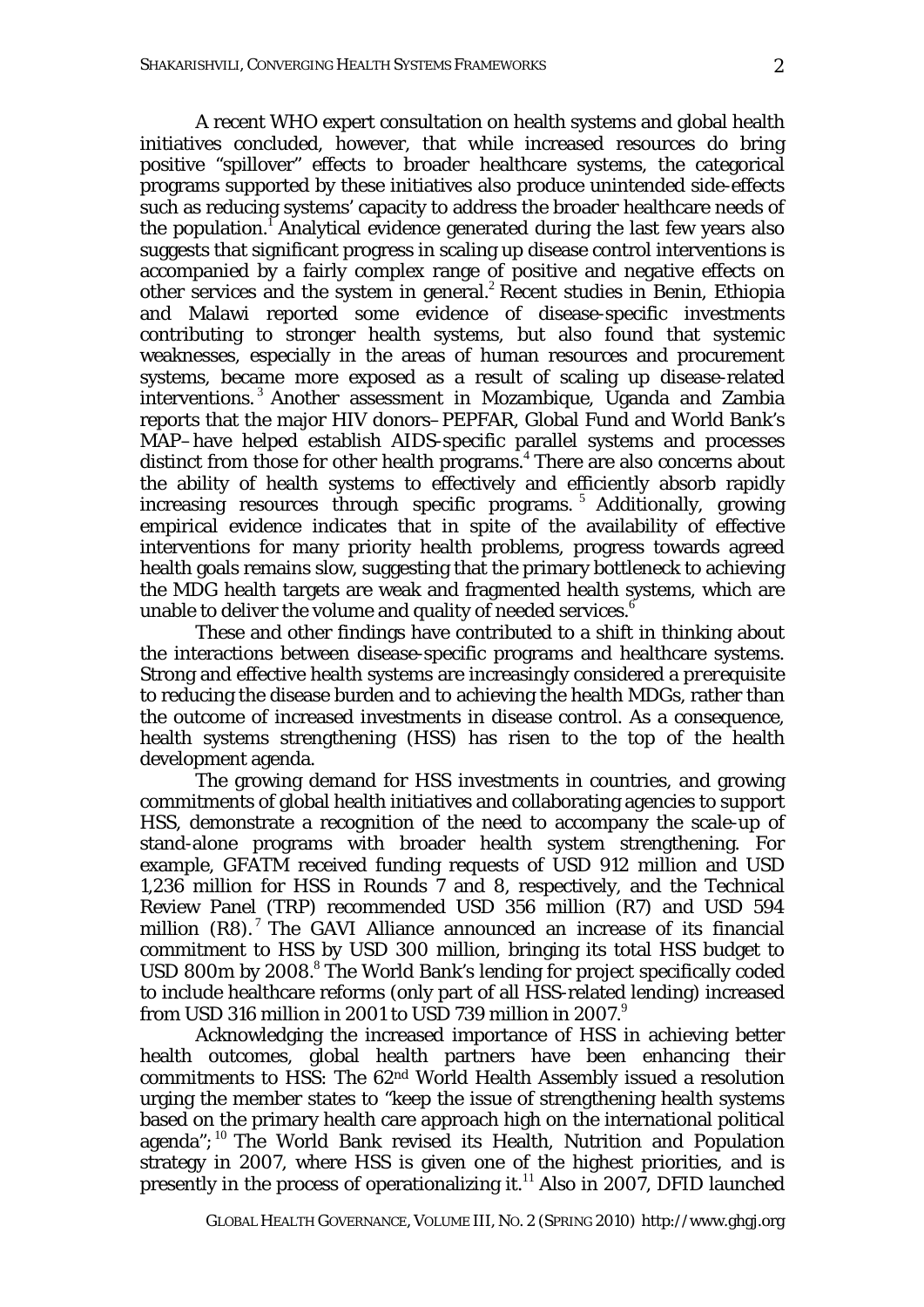a new health strategy, which will "continue to support multilateral approaches to national health initiatives, as long as they strengthen national health systems."<sup>12</sup> The Global Fund initiated consultations with technical partners on updating the HSS funding framework for Round 8 and is currently revising it based on the TRP Round 8 and Round 9 technical reports.<sup>13</sup> In 2008 GAVI commissioned an analysis of its HSS experience with the aim of producing actionable, evidence-based recommendations to improve the HSS application process, an HSS funding framework and mechanisms for providing technical  $\overline{\mathbf{a}}$  assistance.<sup>14</sup> USAID has submitted the first ever HSS report to the Congress outlining the agency's HSS priorities<sup>15</sup>.

Supporting the global health community's increased focus on HSS, the G8 leaders recently endorsed the report of the G8 Health Experts Group, which provides a framework for HSS and for fighting the spread of communicable diseases, and reiterated the commitment to provide USD 60 billion over the coming five years for health and disease control programs.<sup>16</sup> A special High Level Taskforce on Innovative International Financing for Health Systems (Taskforce) was set up in 2008 "to contribute to filling national financing gaps through mobilizing additional resources, increasing the financial efficiency of health financing, and enhancing the effective use of funds." $17$ 

In early 2009 the Chief Executives of the GFATM and GAVI informed the G8 Taskforce of their intention "to begin jointly programming GAVI Alliance and GFATM resources towards health systems strengthening."<sup>18</sup> In March 2009, the GFATM, GAVI and World Bank, with technical support from WHO, launched inter-agency consultations on aligning HSS funding frameworks with the aim of developing mechanisms for joint HSS funding and programming.

### **THE NEED FOR GREATER CLARITY ON HEALTH SYSTEMS AND HEALTH SYSTEMS STRENGTHENING**

Political and financial support to HSS, combined with the international health community's increased attention to HSS in developing countries, has created a strong impetus for global health partners to collaborate and better coordinate their HSS strategies. The expression of growing needs for HSS investments from countries, the commitment from key donor agencies to meet those needs, and the WHO-facilitated process to strengthen synergies among technical partners–have produced increased momentum for enhancing the overall effectiveness and efficiency of HSS interventions globally.

To date, there has been a proliferation of multiple approaches to thinking about health systems and there are many ways in which the term "health system strengthening" is used.<sup>19</sup> Arguably, such conceptual diversity around HS/HSS, the lack of coordinated operational mechanisms, and lack of global division of labor for HSS financing and programming can create confusion at the country level, increase transaction costs and reduce overall effectiveness and efficiency of health system strengthening efforts. $^{20}$ 

 In order to enhance collective action at country level for strengthening health systems, better common understanding is needed on analytical approaches to health systems, along with some consensus on concepts, terms, and categories for health systems strengthening. More clarity in analytical,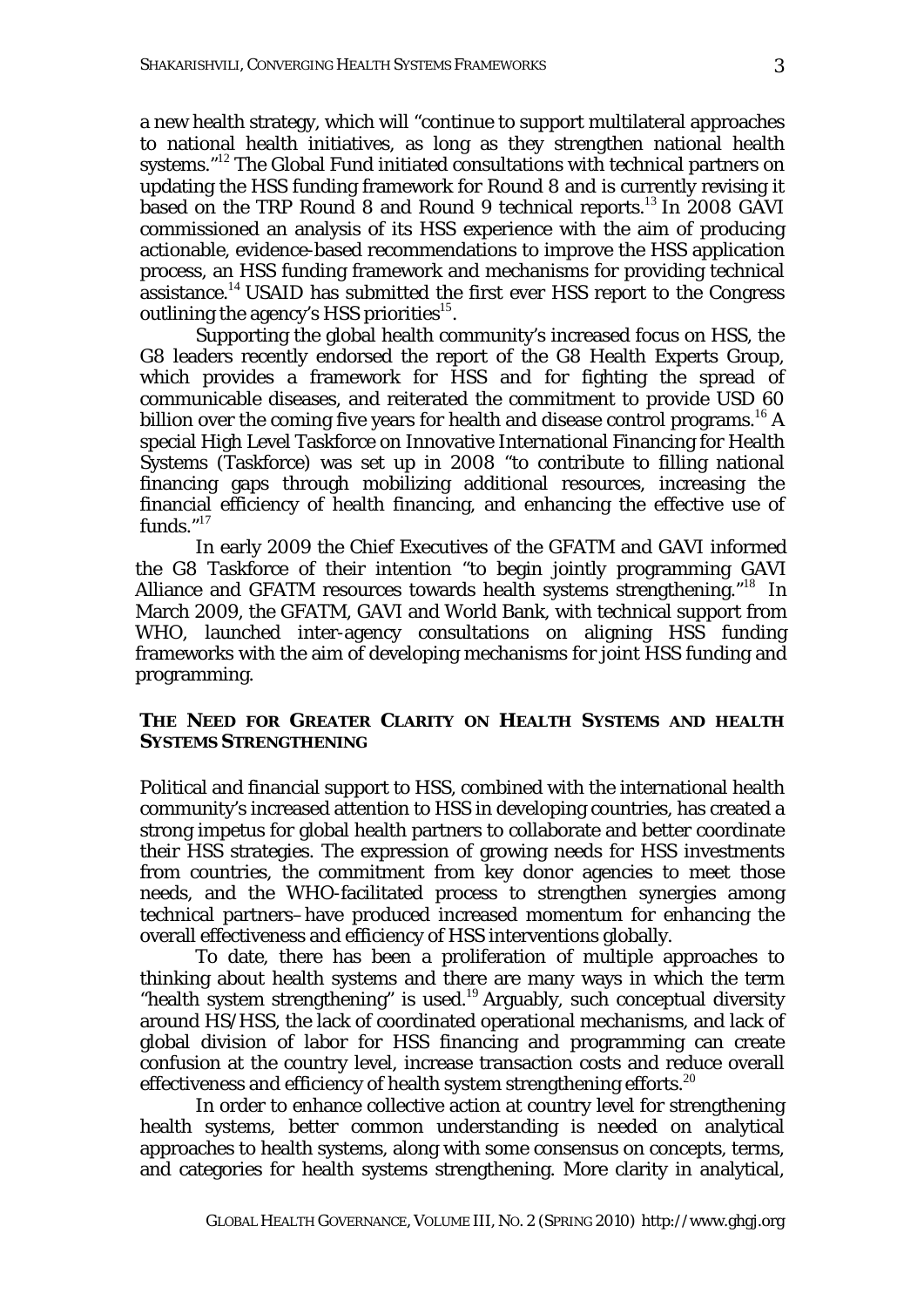technical, and operational thinking for global and country partners would help support aligned and harmonized HSS strategies. This could ultimately lead to developing a *common conceptual framework for health systems strengthening and a common operational roadmap for HSS.* The former could support a common understanding of the scope of HSS, what constitutes health system strengthening, how the progress in HSS is to be measured and how HSS investments can be analyzed. The latter would help clarify how different national and global health actors relate to HSS from the operational perspective.

For more clarity, an important distinction should be made between health systems (HS) frameworks, a common conceptual HSS framework, and a common operational roadmap for HSS. The first is a bird's eye view over the health system. It defines, describes and explains the health system, its objectives, structural and organizational elements, functions and processes. The second is action-oriented and outlines the courses of action necessary for enhancing the system's objectives, functions and processes, and for strengthening the system's overall performance. The first should serve as a technical reference for designing the second. The third defines mechanisms for coordinating and harmonizing global and country partners' HSS investment strategies and policies, program support systems & processes, and operational, technical & analytical tools. It is informed by both–the HS and HSS frameworks. The challenge is that multiple HS frameworks have been proposed, which are diverse in terms of their focus, scope, taxonomy, linguistics, usability and other features (see Table 1).<sup>21</sup> Such diversity of health systems frameworks contribute to the lack of clarity around the concept.

### **Table 1: An illustrative list of proposed conceptual frameworks for health systems**

#### **An Illustrative List of Multiple Health Systems Frameworks:**

- Actors framework (Evans, 1981)
- Fund flows and payment framework (Hurst, 1991)
- Demand-supply framework (Cassels, 1995)
- Performance framework (WHO, 2000)
- Control knobs framework (Hsiao, 2003)
- Reforms framework (Roberts, Hsiao, Berman, Reich, 2004)
- Public management framework (Khaleghian, Das Gupta, 2004)
- Capacity framework (Mills, Rasheed, Tollman, 2006)
- Building blocks framework (WHO, 2007)
- Essential public health functions framework (PAHO, 2008)
- Systems framework (Atun, 2008)

Source: R. Atun, N. Menabde, "Health Systems and Systems Thinking" in R. Cocker, R. Atun, M. McKee, *Health Systems and the Challenge of Communicable Disease*

Despite being diverse, various health systems frameworks are complementary, in that they offer synergistic views to the health system and place high focus on its various elements. The discussion below provides an analytical overview of various HS frameworks. It also explores whether it is feasible to converge multiple HS frameworks to develop a common synergistic model. A converged HS framework would be a more effective technical point of reference for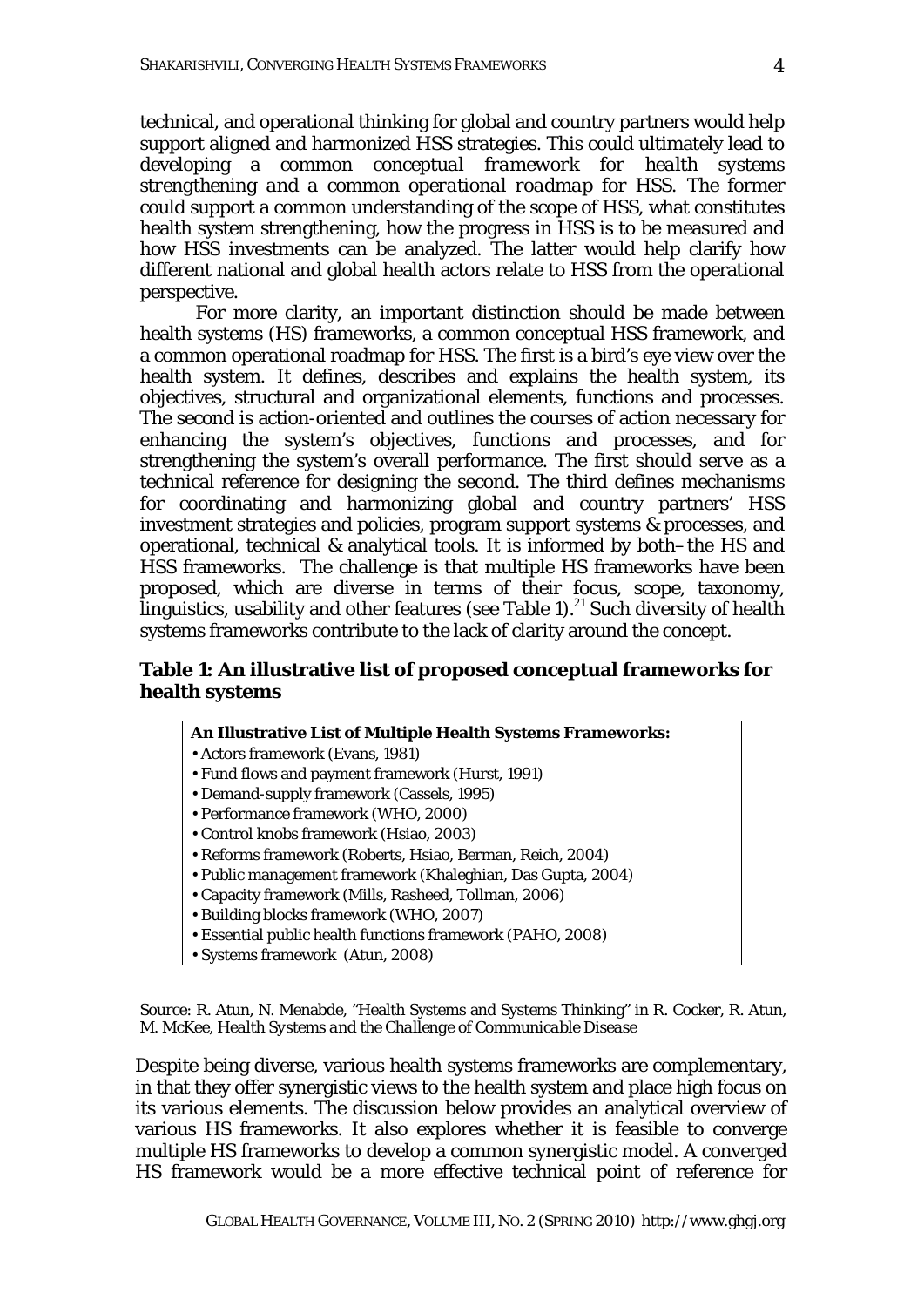designing a *common* HSS conceptual framework than any single HS framework alone. The common conceptual HSS framework in turn would aid country and global partners in designing harmonized and aligned country HSS strategies.<sup>22</sup>

#### **OVERVIEW OF HEALTH SYSTEMS FRAMEWORKS**

The availability of an array of conceptual frameworks for health systems arguably provides an opportunity for identifying different appropriate approaches to meeting various country-specific challenges. At the same time, multiplicity of health systems frameworks also create confusion at the country level as to which conceptual model to refer to for designing health systems strengthening interventions.<sup>23</sup> Additionally, different definitions, methods, tools and strategies promoted by different donors and technical and implementing agencies, as a result of applying different health systems frameworks into practice, may hinder collective action for better outcomes.  $24$ 

Health systems frameworks vary in purpose, in the weight they place on specific concepts and health systems elements, and in the terminology and taxonomy they use for defining, describing, explaining and classifying health systems objectives, functions and processes. Cumulatively, there may be value-added in the development of multiple frameworks, when the information contained in them provides more comprehensive overall picture of the health system than any single framework individually.

One important point to mention at the outset is that many contributions to the discussion about health systems acknowledge that outcomes are the result of many determinants. In many cases, health system frameworks are really about the *health care system,* which is often the main domain that policy makers can affect and which is acknowledged to sit within a larger *health system.* A number of authors make reference to a wider set of determinants and processes and sometimes include elements of it in their health system frameworks, but the complexity of this wider canvas has proved difficult to manage comprehensively.

#### *Multiple HS Frameworks*

Drawing on earlier work by Evans who identified four main sets of actors in health care systems–the population to be served; health care providers; third-party payers; and government as regulator–Hurst and colleagues defined health systems in terms of fund flows and payment methods between population groups and institutions.<sup>25</sup> They identified seven major subsystems of financing and delivery of health care, namely three voluntary insurance systems (private reimbursement, contract and integrated models), three compulsory insurance- or tax-funded models (public reimbursement model, contract and integrated models) and the direct, voluntary out-of-pocket payment model.

Other commentators have described health systems in terms of the economic relationship between demand, supply and intermediary agencies which influence the supply-demand relationship.<sup>26</sup>

There are several frameworks that have focused on analysis of health system reforms. That developed by Kutzin enables exploration of health systems reform through a financing  $lens.<sup>27</sup>$  In earlier studies he and McPake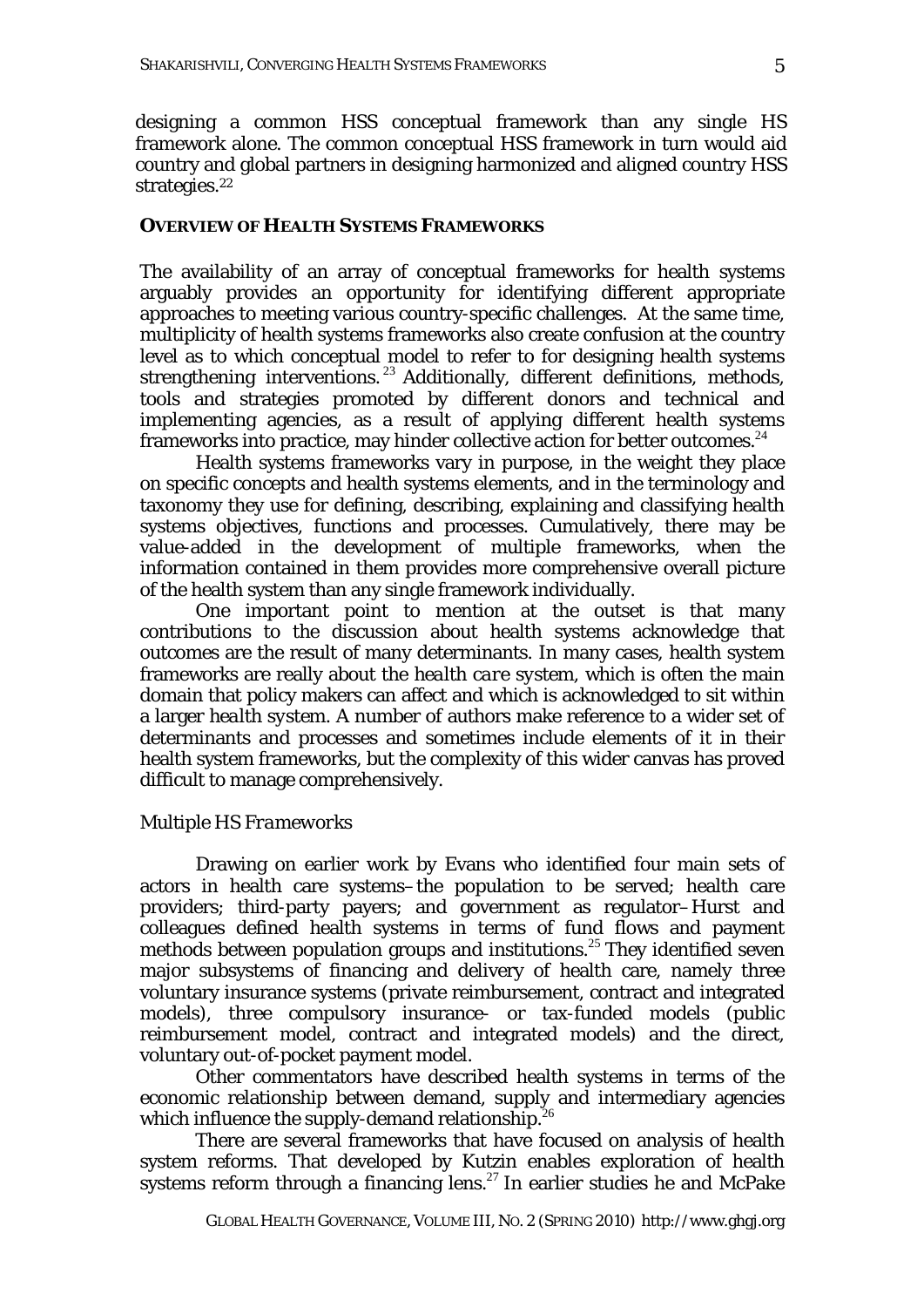also suggested a 3-step approach to evaluating health reforms (i) key contextual factors driving reform; (ii) the reform itself and its objectives, and (iii) the process by which the reform was (is being) implemented.<sup>28</sup>

The approach developed by Frenk focused on the dimensions of health system reform and interrelationships among health system components.<sup>29</sup> He conceptualized the health system as a set of relationships among five major groups of actors: the health care providers, the population, the State as a collective mediator, the organizations that generate resources, and the other sectors that produce services that have health effects. He also identified four policy levels at which health system reform operates: systemic, programmatic, organizational and instrumental

Mills and Ranson conceptualized health systems in terms of four key functions and four key actors. <sup>30</sup> Their framework or "map" depicted the interplay between these four functions (regulation, financing, resource allocation, service provision) and the major stakeholders involved in each: government or professional bodies responsible for regulation; the population (including patients); financing agents responsible for collecting and allocating funds; and service providers.

Roberts, Hsiao, Berman, and Reich (2003) conceptualized a health system as "a set of relationships where the structural components (means) and their interactions are associated and connected to the goals the system desires to achieve (ends)". <sup>31</sup> The framework identifies five major "control knobs" of a health system which policy-makers can use to achieve health system goals: financing, macro-organization, payment, regulation and education/persuasion. This framework has been used as the basis for the World Bank Institutes Flagship Program on Health Sector Reform and Sustainable Financing, now renamed Health System Strengthening.

Three frequently cited health systems frameworks have been proposed by WHO. The 2000 World Health Report<sup>32</sup> defined a health system as one that includes all actors, institutions and resources whose primary intent is to improve population health in ways that are responsive to the populations served, and seeks to ensure a more equitable distribution of wealth across populations. It outlined four key functions of a health system which drive the way that inputs are transformed into health system outcomes: resource generation, financing, service provision and stewardship.

Another contribution from WHO was the 2007 report "Everybody's Business: Strengthening Health Systems to Improve Health Outcomes" which proposed practical ways to organize health systems into 6 operational "building blocks": service delivery, health workforce, information, medical products and technologies, financing, and leadership and governance.<sup>33</sup> The building blocks approach is a useful means for locating, describing and classifying heath system constraints, for identifying where and why investments are needed, what will happen as a result, and by what means the change can be monitored.

More recently published by WHO 'primary healthcare' framework (2008) identified four broad policy areas for essential changes: (i) dealing with health inequalities by moving towards universal coverage, (ii) putting people at the centre of service delivery, (iii) integrating health into public policies across sectors, and (iv) providing inclusive leadership for health governance.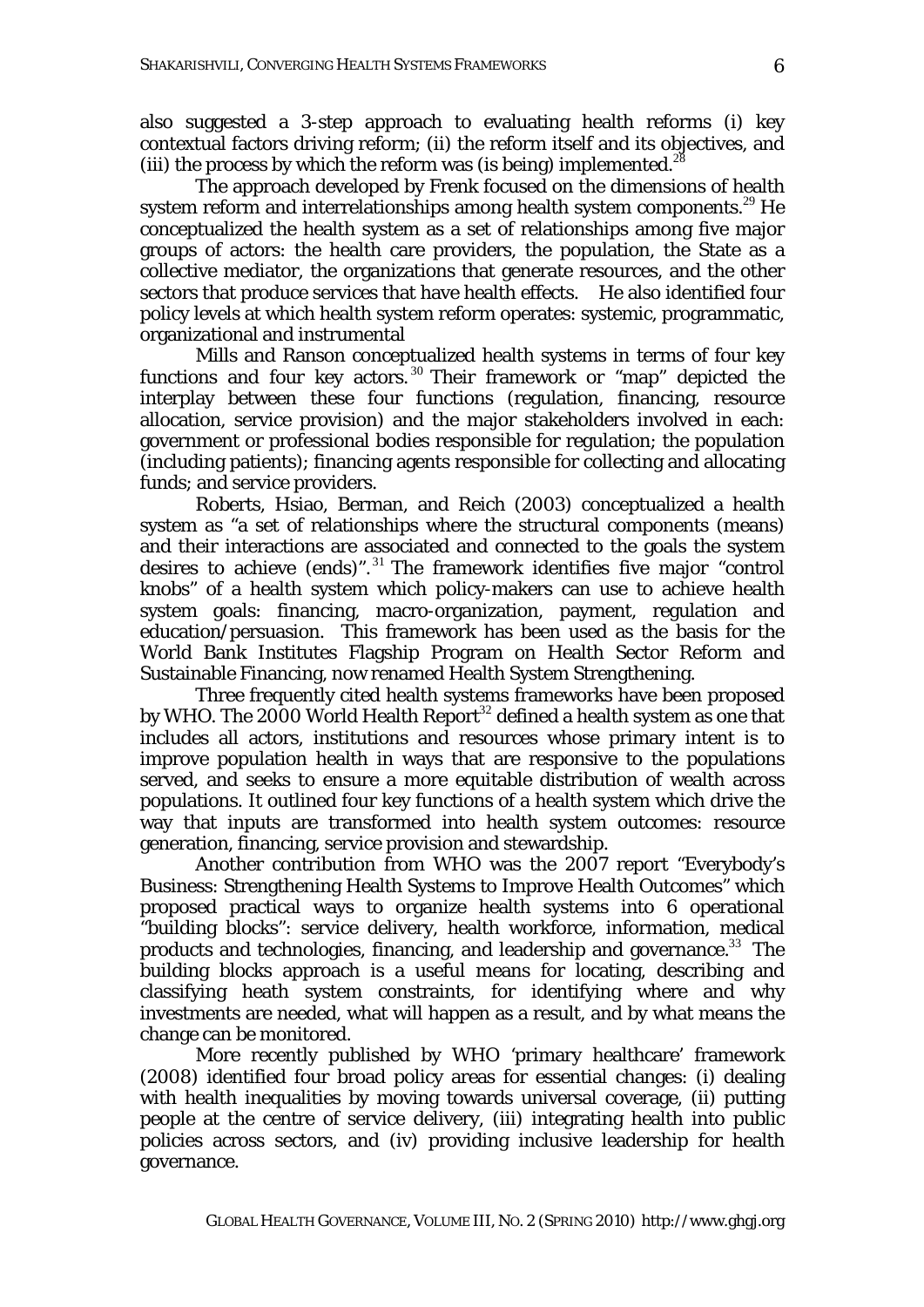The World Bank Strategy for Health, Nutrition, and Population Results defined health systems in terms of functionality, defined by health service inputs (resource management); service provision (public and private); health financing (revenue collection, risk pooling, and strategic purchasing); and stewardship (oversight).<sup>34</sup> The Bank's concept of stewardship resembles that of the WHO, in that it involves establishing the policy framework to govern the entire health system; the institutional framework in which the many actors in health must interact; coordination with non-health sectors; and the generation of data for decision-making.

In the "systems thinking" approach to health systems analysis, Atun (2008) further expanded other HS frameworks to take into account the context within which the health system functions, namely, the demographic, economic, political, legal and regulatory, epidemiological, socio-demographic and technological contexts ("DEPLESET").<sup>35</sup> He also introduced the concept of "health system behavior" and focused on complex interactions between health systems elements and between these and contextual factors. He proposed "systems thinking for seeing the whole"–a framework for seeing interrelationships and repeated events rather than things, for seeing patterns of change rather than static "snapshots". The systems framework identified four levers available to policy-makers when managing the health system: stewardship and organizational arrangements, financing, resource allocation & provider payment systems, and service provision. The intermediate goals identified in the framework (equity, efficiency (technical and allocative efficiency), effectiveness and choice) are frequently cited in other frameworks, sometimes as end goals in themselves. The Systems framework has been extended to develop a Systemic Rapid Assessment (SYSRA) toolkit which allows simultaneous and systematic examination of the broad context, the health care system and the features of health programs (such as communicable disease control programs).

### *Classification of HS Frameworks*

Hsiao and Siadat introduced a useful classification of health systems frameworks by grouping them into descriptive, analytical, and deterministic and predictive categories.<sup>36</sup> This classification is summarized in the Table 2 below, followed by discussion:

| <b>Perspective/Type</b> | <b>Researchers/Organizations</b>   |
|-------------------------|------------------------------------|
| <b>Descriptive</b>      |                                    |
| Sub-systems             | <b>Various</b>                     |
|                         | Roemer (1991, 1993)                |
| <b>National</b>         | <b>European Observatory (HiTS)</b> |
|                         | <b>WHO Regional Sites</b>          |
| <b>Analytical</b>       |                                    |
| <b>Fund Flow</b>        | Hurst (1992)                       |
|                         |                                    |

#### **Table 2: Classification of Health Systems Frameworks**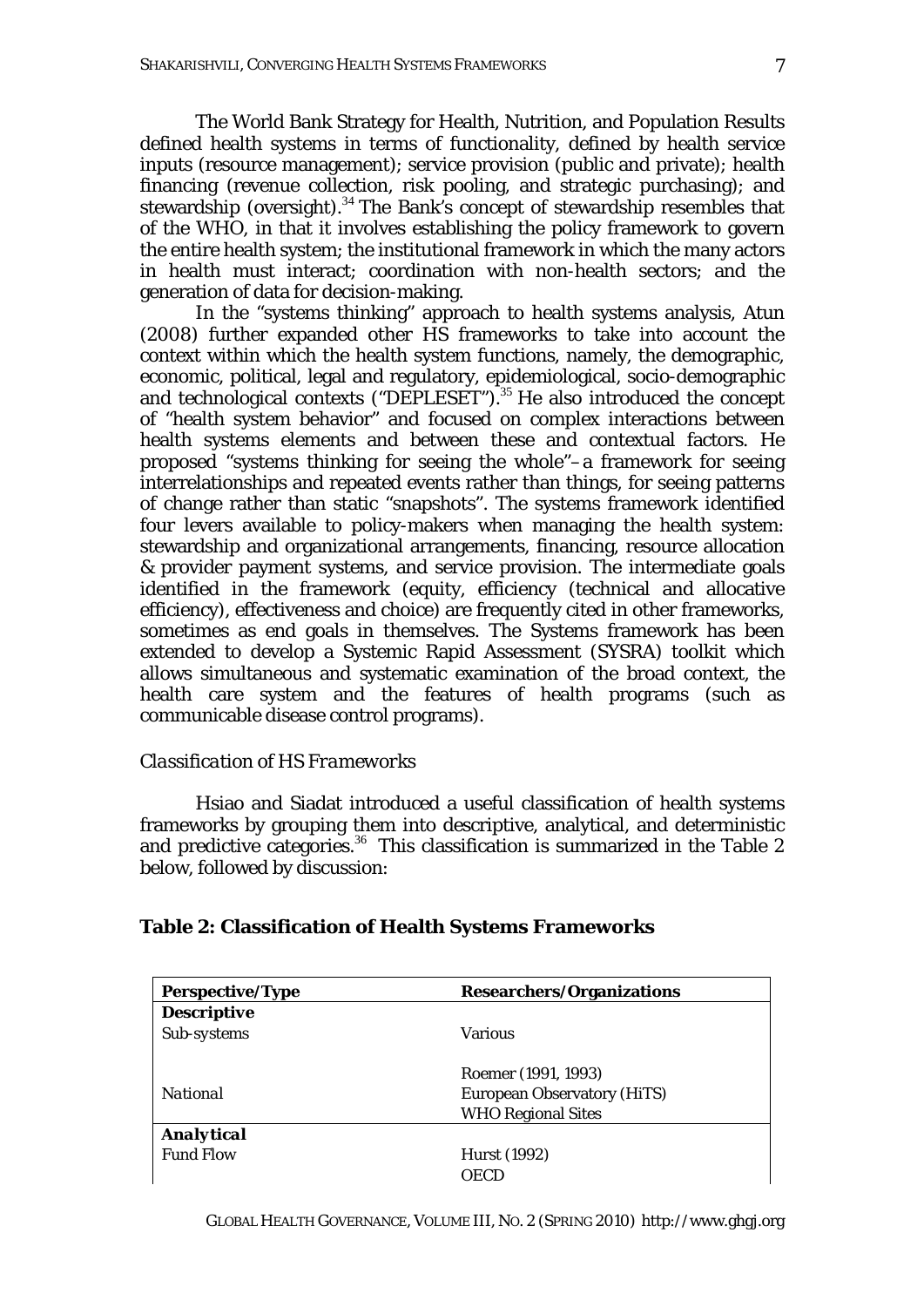|                                     | Anell and Willis (2000)                  |
|-------------------------------------|------------------------------------------|
|                                     | Docteur and Oxley (2003)                 |
| <i><b>Functional</b></i>            | Londono and Frenk (1997)                 |
|                                     | WHO (2000)                               |
|                                     | Mills and Ranson (2001, 2006)            |
|                                     | The World Bank (2007)                    |
|                                     | The Global Fund (2008)                   |
| <b>Statistical Correlation</b>      | Nixon and Ulmann (2006)                  |
|                                     | Anand and Bärnighausen (2004)            |
| <b>Deterministic and predictive</b> |                                          |
| Actuarial models                    | Office of the Actuary, CMS               |
| Economic models                     | Yett, Drabak, Intriligator, et al (1972) |
|                                     | Feldstein-Friedman (1976)                |
| Macro-policy model                  | Hsiao (1997); (Roberts, et. al. 2003)    |

Source: Hsiao and Siadat 2008.

*Descriptive Models:* Basic descriptive models apply to both sub-systems and national systems, while more complex, analytical concepts to health systems apply at the national level. The basic descriptive models are most relevant for general understanding of health systems. They essentially provide a basic description of the systems themselves, their financial and human resources devoted primarily to improving health, existing programs and how they operate, the key stakeholders involved and may include the basic institutional arrangements. In other words, the descriptive approach tells us the components within the system, but not how the system works. It does not explain why any particular system would perform better than another.

At the sub-system level, the descriptive models can be further subdivided into several categories: "Service Delivery Sub-Systems", which entail the notion of health systems focused on providing services at different level (e.g. primary care, or secondary and tertiary care); "Disease Sub-Systems", which encompass disease-specific programs such as HIV/AIDS, TB, malaria or vaccine preventable diseases; "Operational Sub-Systems", such as those focused on various operational elements (e.g. procurement and distribution mechanisms) and others.

Some national level systems can also be viewed through a basic descriptive model. A classic example is one defined by Roemer who described a health system as, "the combination of resources, organization, financing and management that culminate in the delivery of health services to the population". This framework describes in detail the various resources (e.g. human resources, infrastructure, health commodities, and knowledge) and health programs providing services (e.g. government, volunteer agencies, private agencies) as well as the economic support, management and service delivery mechanisms at play<sup>37</sup> A further example of the basic descriptive model at the national level is that of the European Observatory on Health Systems and Policies' Health Systems in Transition (HiT) country profiles that provide detailed descriptions of each European health care system as well as the various reform and policy initiatives underway.<sup>38</sup>

*Analytical Models:* Analytical models go beyond describing what exists and go into greater depth in analyzing some major aspects of a system and its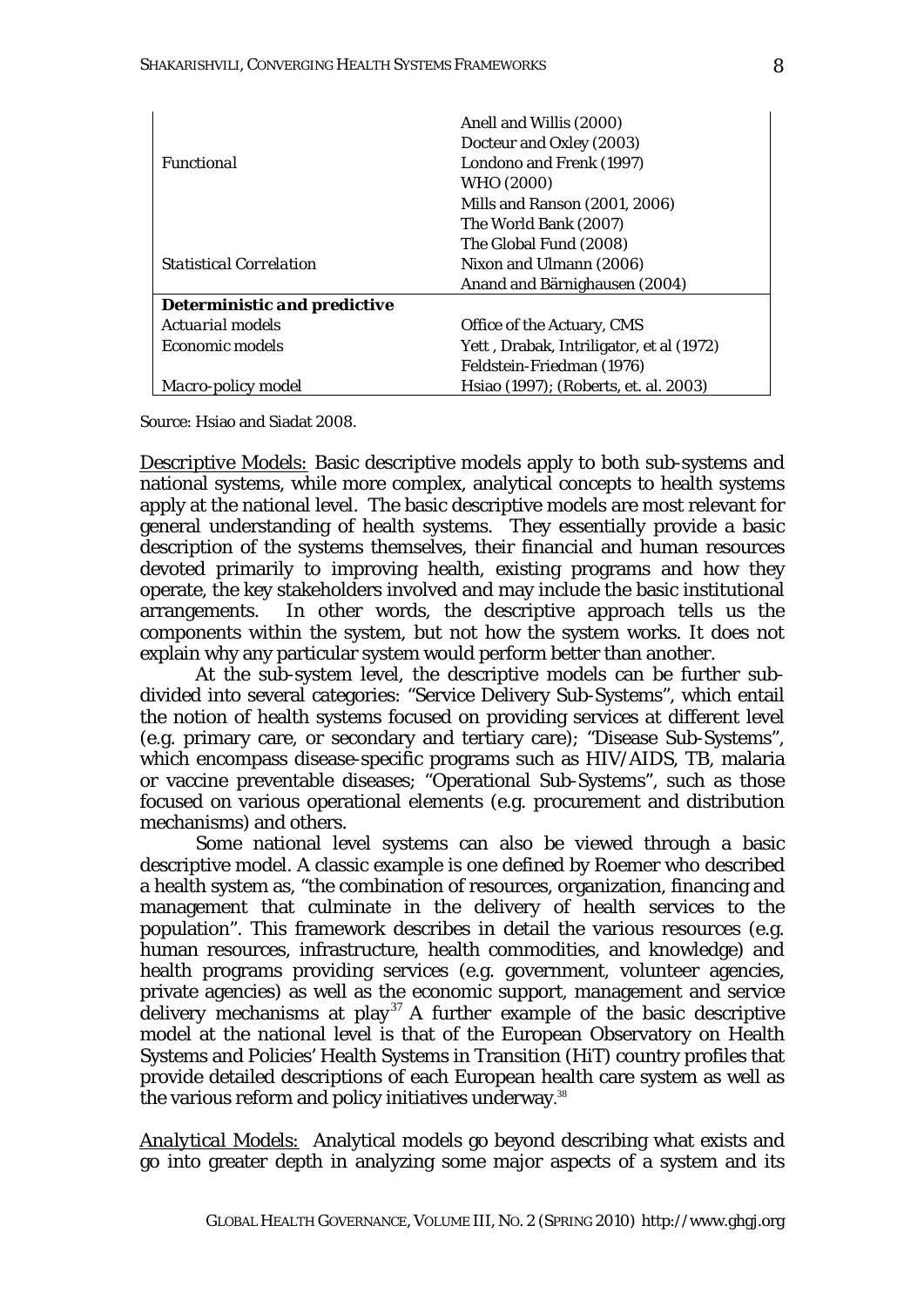complex operations. Two types of analytical models–fund flow and functional models are described below:

The fund flow models describe and analyze the fund flows between patients, government, insurers, hospitals, clinics, etc. The utility of the fund flow model is limited in that it describes just one part of the national health system, without considering the interaction of the system's various components.

Functional models describe and analyze the functional components of a system such as inputs (financial, human resources, facilities), stewardship, governance, and regulation, etc. Functional models provide a more analytical view in examining all major functions and programs, at all levels. Different functional models have been proposed, however many contain a similar set of overarching categories: financing (revenue collection, purchasing, pooling), service provision and delivery (public and private), resource allocation, resource generation, and regulation. The functional frameworks offer a more holistic and sophisticated analysis of health systems than do fund flows or purely descriptive models. However, the functional models do not tell us what works and what does not, how policy can improve the functions, and further do not reveal the interaction among the various health system functions.

*Deterministic and Predictive Models:* Deterministic models differ from analytical models in one key aspect. They try to answer a more fundamental question: what factors influence how well the functions perform in a health system? Ultimately, deterministic models have to answer the questions - why do some health systems work better than others? How can policymakers make a national health system perform better?

 Over the past few decades, specialists from several disciplines have developed deterministic models of national health systems. Economists, actuaries and public policy scientists have been most active in this effort. A few system dynamic specialists have also attempted to model the health system. Most efforts have been directed at modeling the national health system to allow predictions about future health expenditures or human resource requirements. Hsiao and Siadat sub-divide the deterministic model in the actuarial, economic and macro-policy models and argue that the macro policy model provides the most comprehensive approach for policymakers to examine the key elements of a health system that can be managed to strengthen it. They provide a detailed description of the "control knobs" framework as an example of the macro-policy model. This model particularly focuses on the needs of policymakers who want to know what policy instruments will allow them to measurably affect desired outcomes. This macro policy model was developed through a process of scientific inquiry involving: observation, hypothesis formulation, prediction, test and experimentation. First, the authors worked closely with more than two dozen nations in their planning of major health system reforms. The authors observed the problems that confronted these countries and scrutinized what policy instruments policymakers could use to produce health system improvements. These instruments had been tried by other nations, producing a great deal of accumulated evidence on their appropriateness and impacts. From the observations and available evidence, the authors developed hypotheses to formulate the model. Subsequently, this model has been tested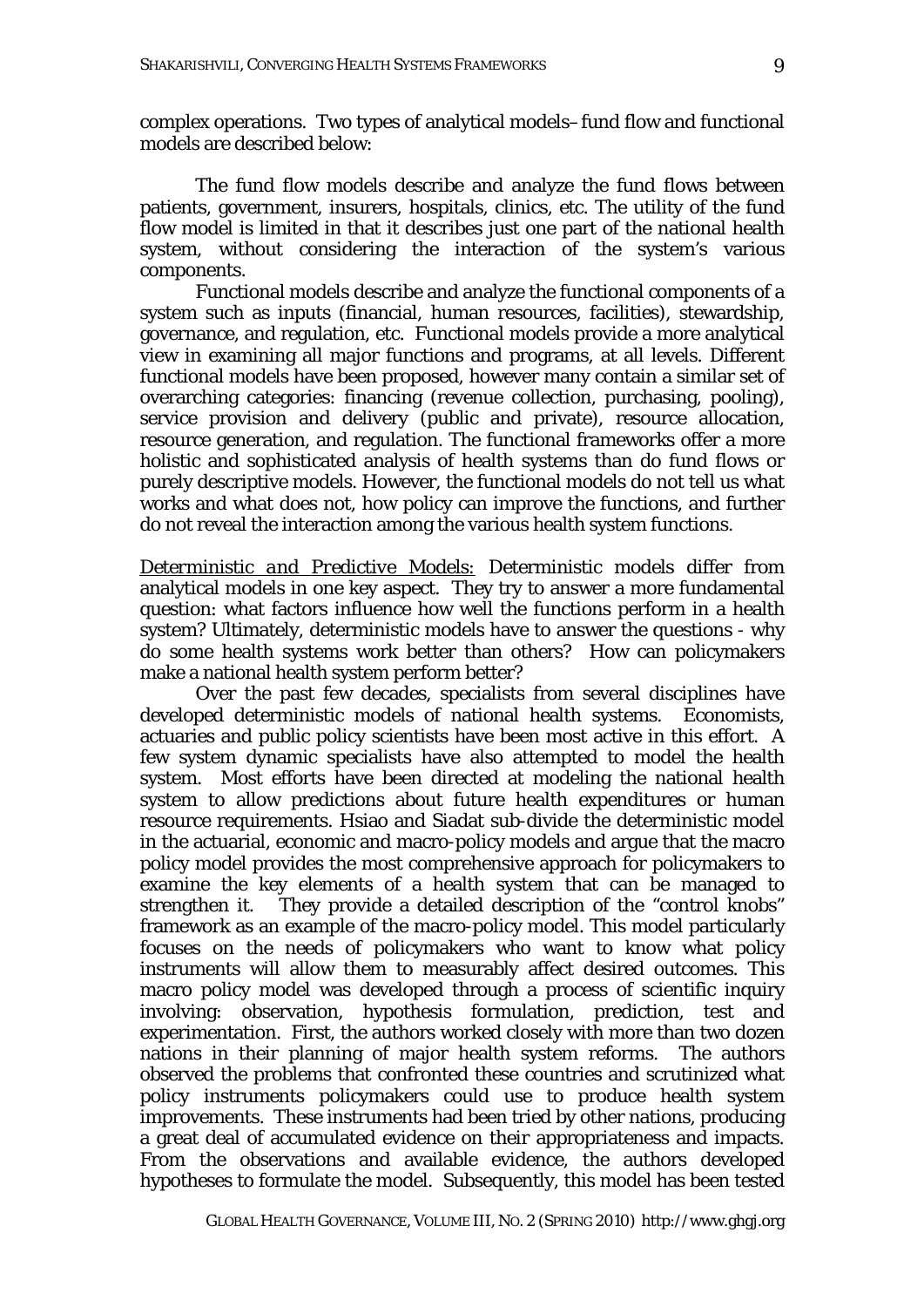in many countries interested in strengthening their health systems. Evaluations and experiments are being conducted.

#### **A CONVERGED HEALTH SYSTEMS FRAMEWORK?**

Should there be an effort to develop a common health systems framework? Would a converged framework would bring a pragmatic added value to international health assistance? Is there sufficient common ground in the current varied set of health systems frameworks to combine their components to create a converged, comprehensive model? These questions are explored below. An initial sketch of the complementary areas of multiple health systems frameworks, is also proposed.

As shown above, a rich literature exists contributing to understanding what a health system is, what are its component parts, what factors drive its performance, how can policy makers go about improving the health system, and how can one predict the effects of health system change on its results. This rich literature has given rise to a variety of views, but no single view. This variety of views represents different purposes as well as different differences in principles, focus, and empirical observation.

Much resources and energy have been spent on technical discussions about the merits of some frameworks over others. New health systems frameworks are proposed, presumably because their authors perceive that they fill a gap in knowledge or understanding. But it is difficult to demonstrate that empirically.

Arguments in favor of a converged health systems framework suggest that it would simplify the tasks of the health sector actors by providing a userfriendly, yet comprehensive tool that can be applied as a technical point of reference for designing health system strengthening strategies. It could be applied for addressing institutional, functional, operational, structural and other types of health systems challenges. It could be applied to various purposes such as programming, policy-making or research. It would allow consideration of the complex interactions among various elements of the health system, and between the health sector and external factors. And it would facilitate more effective collective action at country level to implement health systems strengthening activities.

#### *Areas of Complementarity in Existing Health Systems Frameworks:*

*Health Systems Goals:* Among the health systems frameworks reviewed, there is an overall consensus that the health system is a complex, multidimensional domain of actors and actions, which produce outcomes that societies value. One of the dimensions encompasses the health system's goals. These are independent variables, in that the goals remain constant (although the levels of their attainment are indeed dynamic) irrespective of the type of the health system, or changes within the system and its surrounding environments. With some differences in definitions used, there seems to be a good consensus among the health system frameworks that the health systems goals should include : (i) improved health status, (ii) protection against health related financial risk, (iii) responsiveness to needs, and (iv) satisfaction of consumers' expectations. There are important areas of debate about how societies arrive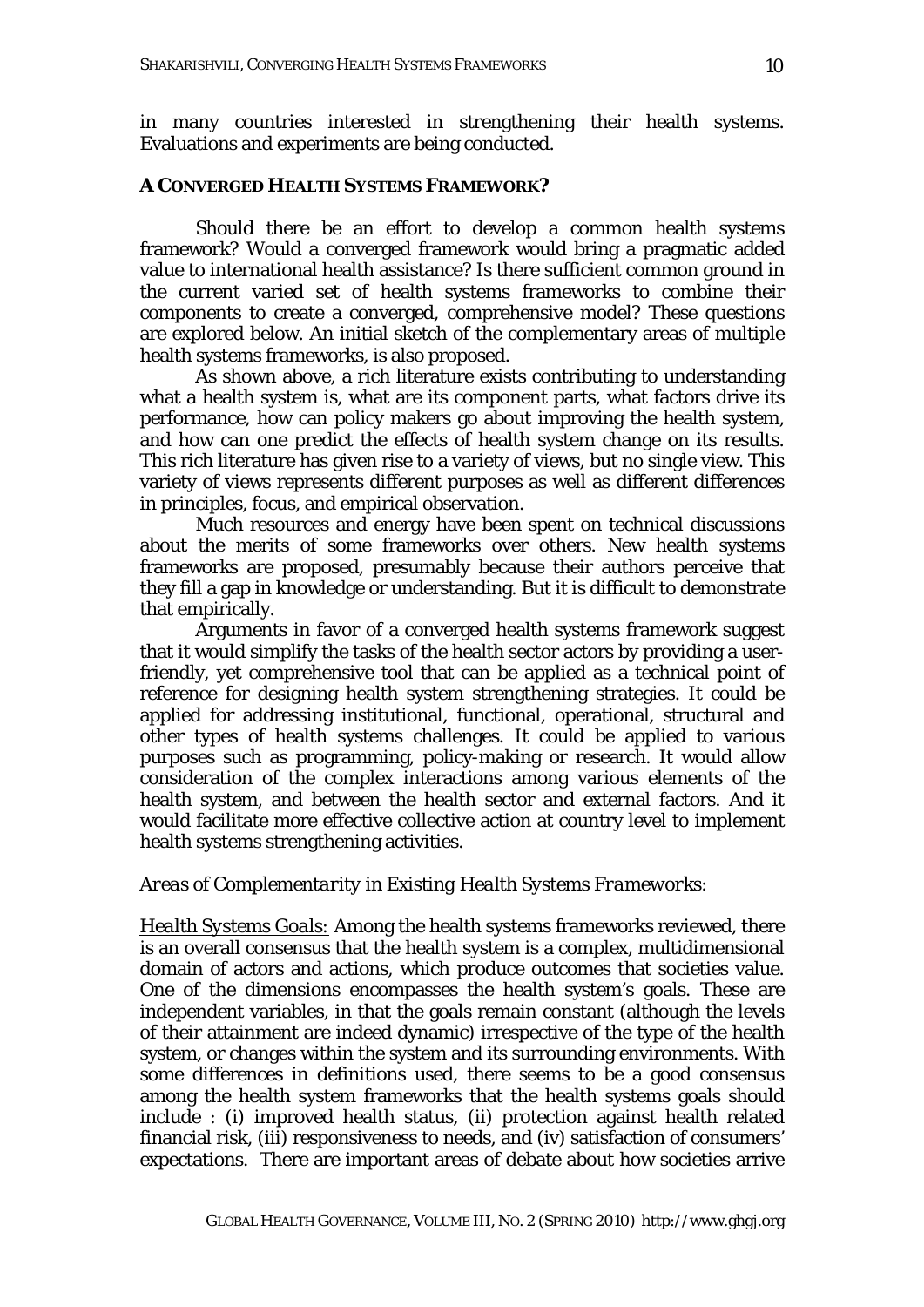at a consensus about health system goals and to what extent goals are universal.

*Overarching Principles:* There also seems to be a consensus on the presence of some "overarching principles" or "intermediate objectives" or "characteristic features" which include equity, efficiency, sustainability, quality, access, coverage, safety, choice and other cross-cutting aspects. They can be targeted by health system strengthening interventions, but they are results of these interventions, and often of multiple interventions and health system processes that take place concurrently. For example, strengthening equity requires adjustments of several components/areas, which cumulatively determine the level of this composite concept, such as - planning, resource generation, resource allocation, payment methods, planning etc.

*Processes/Control Knobs:* Various frameworks differ in the way they define yet another dimension of the health system, although the dimension itself is present in most frameworks. Some refer to this dimension as "processes", putting emphasis on the actionable constituents of the concepts grouped under this category. Others describe them as the means for implementing adjustments, labeling them "control knobs". This dimension combines concepts such as organization, regulation, integration, decentralization, resource generation and resource allocation. In other words, these are the concepts which either describe what happens within the health system as a course of action and how it happens (e.g. resource allocation can be a "process" in itself, and it may be implemented through cross-subsidization, or through changing providers' reimbursement mechanisms), or describe them as power mechanisms in the hands of health system actors, application of which may result in certain adjustments to the system (e.g. resource allocation can also be a "control knob" – an instrument through which certain processes within the health system, for example hospital mergers, can be affected).

*Building Blocks/Functions:* Similarly, various frameworks seem to also address a dimension which is referred to either as "building blocks" to describe structural and institutional aspects of the concepts to which they correspond, or "critical health system functions" to emphasize functional aspects. This dimension includes concepts such as service delivery, health information, health workforce, technologies and commodities, demand generation, governance and financing. From the structural/institutional perspective these are quantitative concepts referring to inputs, (e.g. "technologies and commodities" may refer to a specific piece of equipment or a type of drug procured, "health information" to an M&E system with indicators, data analysis software, reporting templates etc.). From the functional perspective these are qualitative concepts describing the means of achieving the progress in implementing the corresponding function (e.g. "technologies and commodities" may refer to activities aimed to strengthen supply-chain management system, "health information" may refer to institutionalizing the data collection system, technical capacity building etc.). It should be noted that the "building blocks/functions" and the "processes/control knobs" are not exclusive (i.e. a stand alone "block" or any of its components, may also be present under another "block"). For example,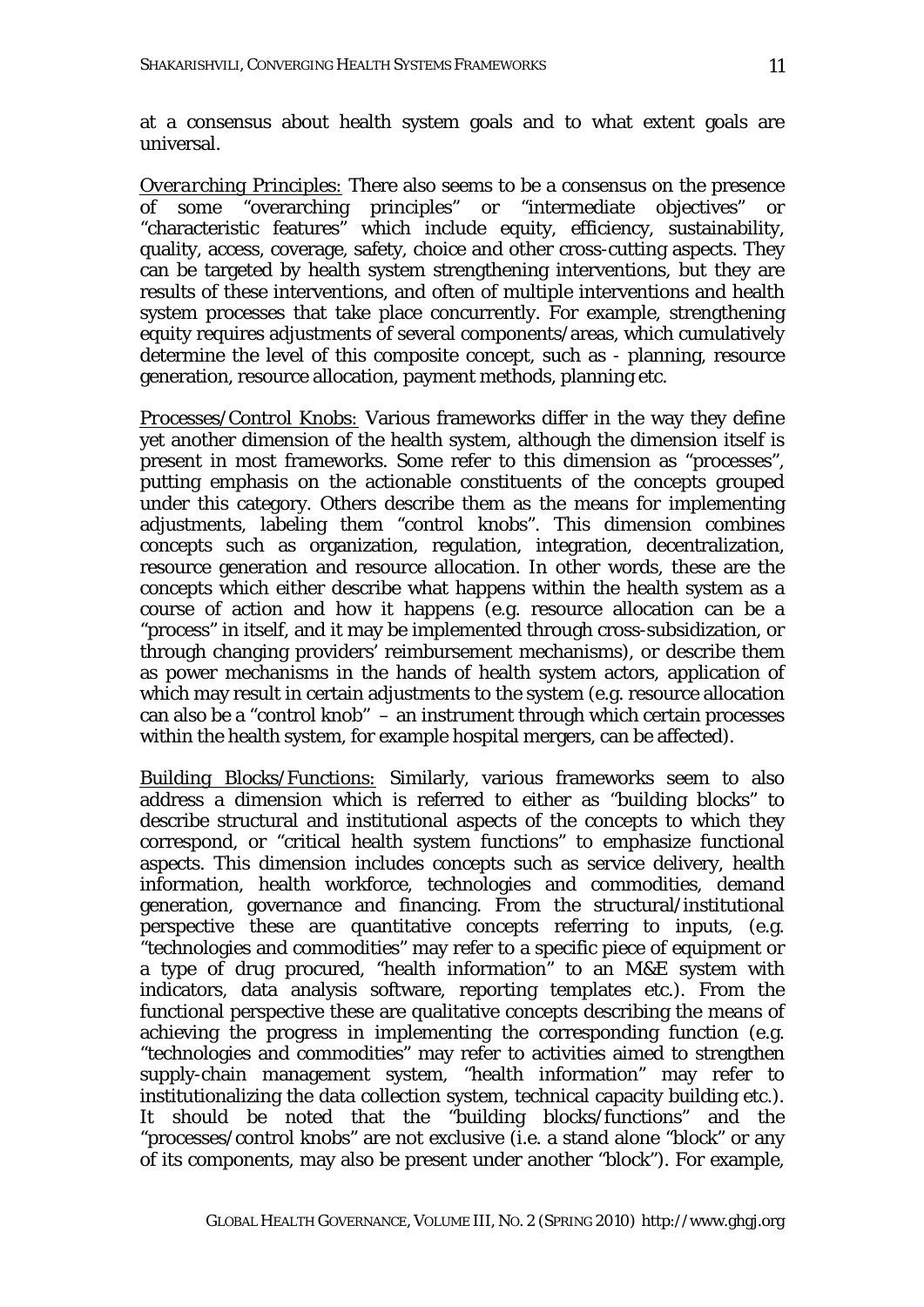technologies can be a "block" in itself, but also can be a component of service delivery.

The table below summarizes the four complementary dimensions identified in various health systems frameworks:

| <b>Dimensions</b>                                             | <b>Components</b>                                  |
|---------------------------------------------------------------|----------------------------------------------------|
| Goals:                                                        | <b>Better Health</b>                               |
|                                                               | <b>Financial Protection</b>                        |
|                                                               | Responsiveness                                     |
|                                                               | <b>Satisfaction</b>                                |
| <b>Overarching Principles:</b>                                | Equity<br>$\bullet$                                |
| (Intermediate Objectives,<br><b>Characteristic Features</b> ) | Efficiency                                         |
|                                                               | Sustainability                                     |
|                                                               | Quality                                            |
|                                                               | Access                                             |
|                                                               | Coverage                                           |
|                                                               | <b>Safety</b>                                      |
|                                                               | Choice                                             |
| Processes/Control Knobs:                                      | <b>Resource Creation</b>                           |
|                                                               | <b>Resource Allocation</b>                         |
|                                                               | Payment<br>$\bullet$                               |
|                                                               | Organization                                       |
|                                                               | Integration                                        |
|                                                               | Regulation                                         |
|                                                               | <b>Behavior</b>                                    |
| <b>Building Blocks/ Critical</b>                              | <b>Services</b>                                    |
| <b>Functions:</b>                                             | <b>Health Workforce</b>                            |
|                                                               | <b>Health Information</b>                          |
|                                                               | <b>Technologies &amp; Commodities</b><br>$\bullet$ |
|                                                               | <b>Demand Generation</b>                           |
|                                                               | <b>Financing</b>                                   |
|                                                               | Governance                                         |

**Table 3: Complementary Areas of Various Health Systems Frameworks**

Further to the above dimensions where various health systems frameworks seem to be complementary, multiple health systems frameworks also share views on a number of additional provisions that are proposed as essential constituents of the health system. For example, as mentioned above, several frameworks explore a vibrant context, entailing demography, epidemiology, politics, economy, technology and other elements, within which the health system is placed, and suggest that any dynamics in the state of each of these external factors may affect health systems (and vice-versa) and consequently may determine priorities for health systems strengthening interventions.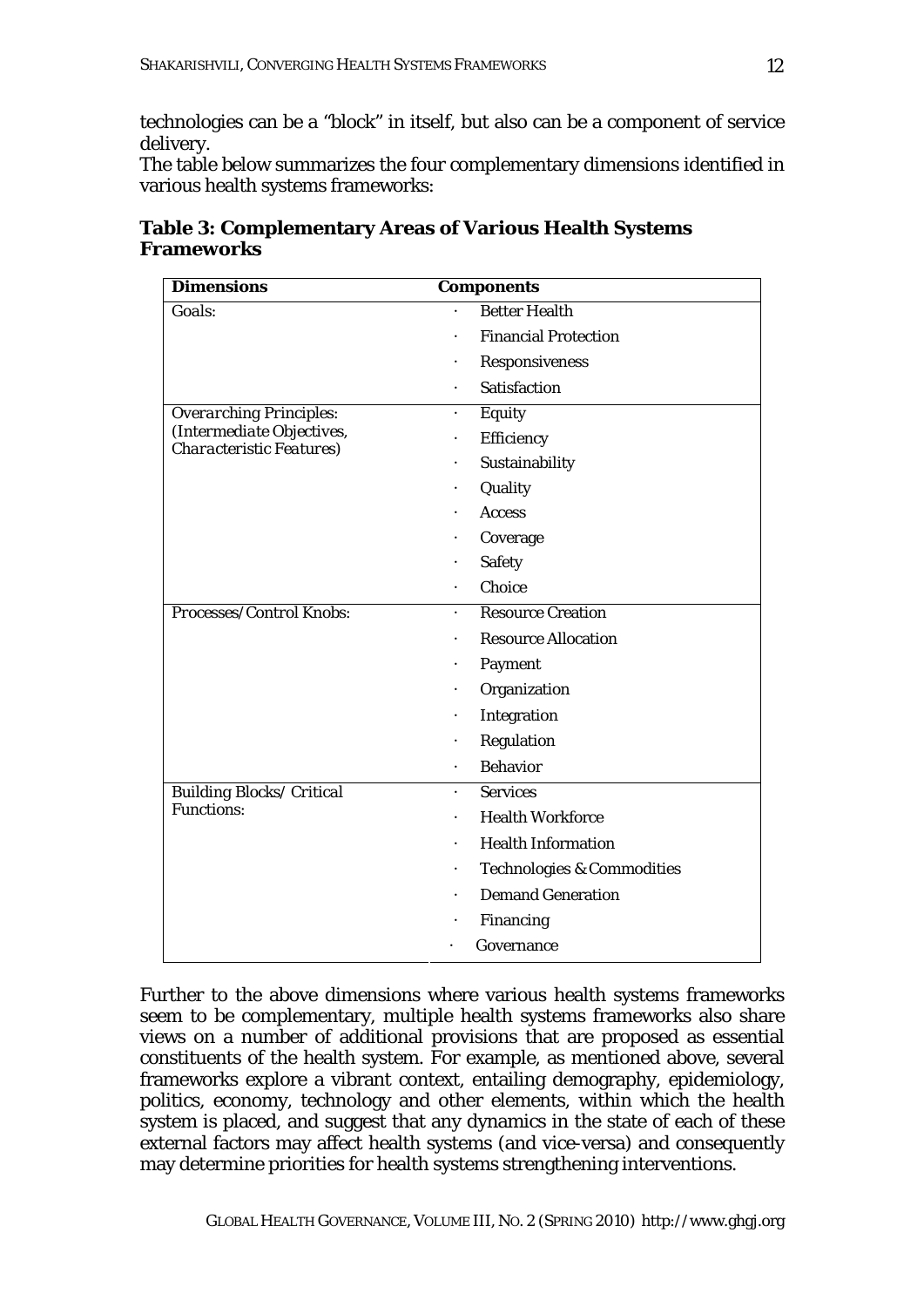Also, high importance is given to the complex nature of relationships between various aspects of the health system, such as processes, functions and structures. And it is emphasized that these interactions too, in addition to the state of the individual aspects, are ultimately connected to the goals.

Almost all frameworks describe the "Processes/Control Knobs" and the Functions/"Building Blocks" at their aggregate levels, while for translating the health systems framework into a health systems *strengthening* framework it would be practically applicable to disaggregate these concepts at an operational level (e.g. "service delivery", both as a "building block" and as a "function" can be disaggregated into facility improvement, technical capacity building, referral system development… etc.). Disaggregation of all "Processes/Control Knobs" and "Functions/"Building Blocks" at the operational level sub-components would produce a practically applicable taxonomy that can be used as a point of reference for selecting interventions to strengthen corresponding structural, functional, process and control elements of the health system. Such classification would be especially useful for enhancing collective actions for health systems strengthening, as it could serve as a basis for developing joint inter-agency performance measurement and resource tracking frameworks.

### **FROM FRAMEWORKS TO ACTIONS: A ROADMAP FOR A COMMON APPROACH TO HSS**

The proposal for a converged HS framework should not be considered yet another effort to design an additional conceptual approach to explaining health systems, but rather as an element of a *concepts-to-actions roadmap* for better collective action to strengthen health systems in developing countries. It could be the first step towards developing a translational approach for practical utilization of theoretical concepts for designing action-oriented HSS strategies. Figure 1 below provides a graphical illustration of such a roadmap. Implementing the roadmap entails joint contributions from the global and national partners for developing a set of commonly shared technical and analytical tools, and for aligning actors' HSS approaches, organizational processes, programmatic and financial systems. Some elements included in the roadmap are already a work in progress under the IHP+, Harmonization of Health in Africa and other global and regional partnership initiatives. Among them, the recently initiated collaborative effort of the World Bank, Global Fund and the GAVI Alliance, with technical support and facilitation from WHO, is aimed at preparing a common platform for joint funding of HSS interventions in developing countries, in line with the Paris Declaration, the Accra Agenda for Action (AAA) and the IHP+ principles. In addition to designing the joint funding platform, this initiative also contributes to the ongoing efforts of a wider range of international health actors focused on harmonizing various HSS operational elements, practically applicable for effective collective action for HSS, such as HSS performance measurement and evaluation systems, HSS TA provision, HSS classification system, analytical HSS needs assessment methodology, and a range of systems and processes for joint HSS funding and programming.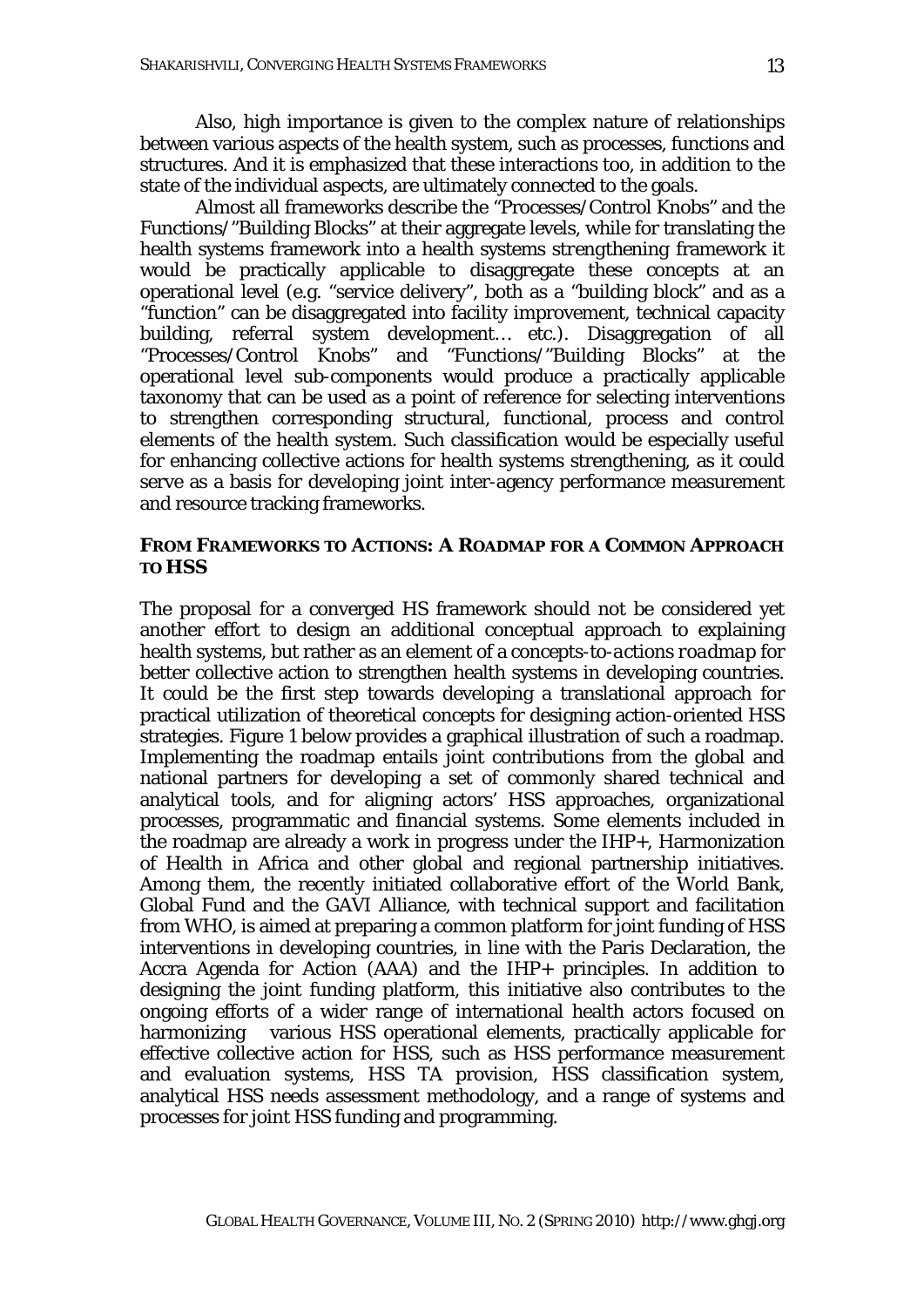## **Figure 1: A Translational Frameworks-to-Actions Roadmap for HSS**



### **CONCLUSION**

Debates around health systems have dominated the international health agenda for several decades. A wealth of contributions has been made to explain health systems through multiple definitions, frameworks and models. Most debates have focused on conceptualizing health systems objectives, functions and performance measurement approaches, with rather less focus on practical solutions for collective action to strengthen health systems in developing countries. This review of available health systems frameworks identifies a common ground and explores the feasibility of converging

*GLOBAL HEALTH GOVERNANCE*, VOLUME III, NO. 2 (SPRING 2010) http://www.ghgj.org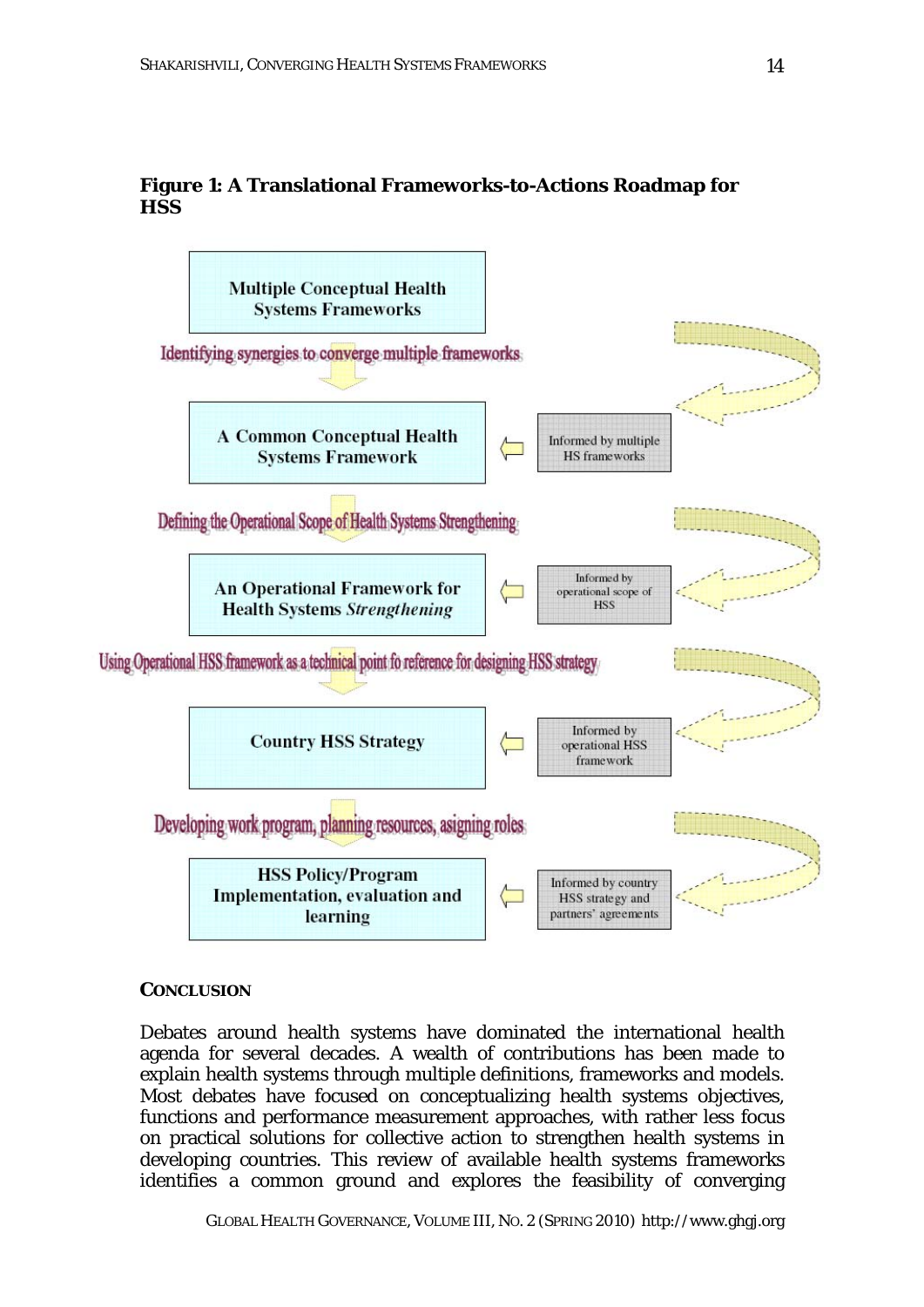multiple HS frameworks as a common technical point of reference for collective actions to strengthen health systems in developing countries. A concepts-to-actions roadmap is also proposed as the means for translating concepts and theories into practical interventions. Further debates, and a coordinated examination of the principles of congregating conceptual approaches to HS and HSS, may assist the global and national partners to enhance their harmonization and alignment efforts at both–the country and the global levels, reduce transaction costs and to achieve overall better HSS outcomes more effectively and efficiently.

*George Shakarishvili is a medical doctor, Master of international public health and a Doctor of social policy with about 15 years of practical experience in international health and development. Presently, he serves as a Senior Advisor for Health Systems Strengthening at the Global Fund in Geneva.* 

*Rifat Atun is Director of Strategy, Performance and Evaluation Cluster at the Global Fund. He joined the Global Fund from the Imperial College, London, where he was Professor and Director of the Centre for International Health Management.*

*Peter Berman is the Lead Health Economist at the World Bank in Washington, DC.* 

*William Hsiao is a Professor of Economics at the Harvard School of Public Health.* 

*Craig Burgess is a Senior Technical Officer at the GAVI Alliance in Geneva.* 

*Mary Ann Lansang is Director of Knowledge Management Unit at the Global Fund.* 

http://www.ghinet.org/downloads/Zambia\_GHI\_Final\_Interim\_Report\_Final\_May08.pdf; Victor Mwapasa and John Kadzandira, "Effect of global HIV/AIDS initiatives on human resources at subnational level in Malawi." Available at:

http://www.ghinet.org/countrystudies\_africa\_malawi\_study2.asp.<br><sup>3</sup>Kate Stillman and Sara Bennett, "System-wide effects of the Global Fund: interim findings

AIDS and health systems." Available at:<br>http://www.cgdev.org/files/16459 file Seizing the Opportunity web.pdf.

<sup>1</sup> 1 World Health Organization, "Maximizing positive synergies between health systems and Global Health Initiatives." Available at:

http://www.who.int/healthsystems/PosSyn3rdExpCons\_HR.pdf.<br><sup>2</sup> Open Society Institute, "Global HIV/AIDS initiatives in Zambia: issues of scale-up and health systems capacity." Available at:

from three country studies." Available at: http://pdf.usaid.gov/pdf\_docs/PNADF196.pdf. 4 Nandini Oomman, Michael Bernstein, and Steven Rosenzweig, "Seizing the opportunity on

<sup>&</sup>lt;sup>5</sup> Phyllida Travis et al, "Overcoming health systems constraints to achieve the Millennium Development Goals," *The Lancet* 364, no. 9437 (2004): 900-906. <sup>6</sup> *Ibid.*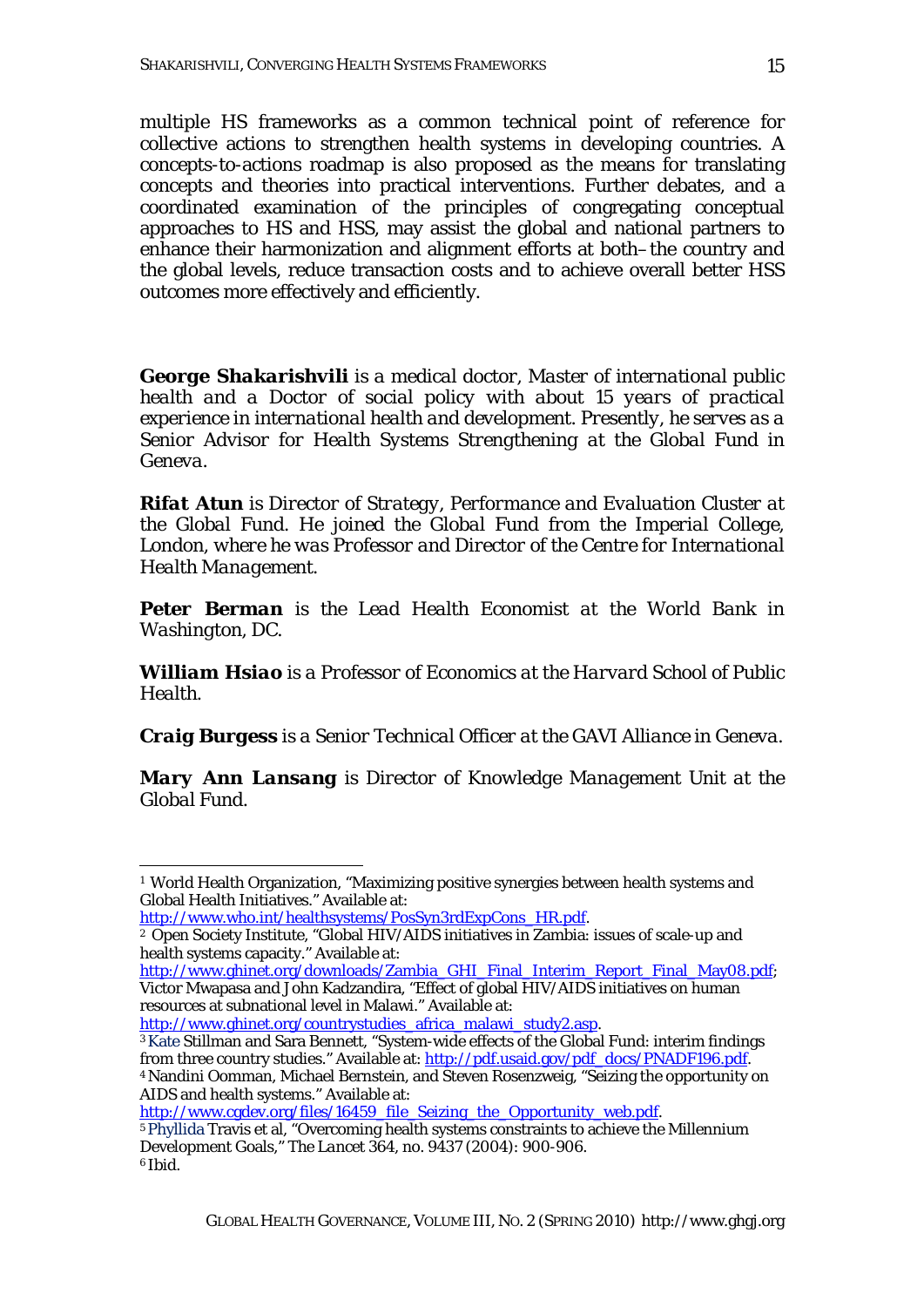7 The Global Fund. "Round 7 and Round 8 Technical Review Panel reports." Available at:

http://www.theglobalfund.org/en/trp/?lang=en.<br><sup>8</sup> Clare Dickinson, "Global health initiatives and health systems strengthening: the challenge of providing technical support." Available at:

hlspinstitute.org/files/project/216258/TS\_for\_HSS\_June08.pdf.

9 World Bank. "HNP Lending Data." Available at:

1

http://siteresources.worldbank.org/EXTHNPSTATS/Resources/HNPTheme.xls. 10 World Health Organization, *World Health Assembly Report* (Geneva: WHO, 2009).

11 World Bank, *Healthy development: the World Bank strategy for health, nutrition and population results* (Washington, DC: The World Bank, 2007).

12 Department for International Development, *Working together for better health* (London: DFID, 2007).

13 World Health Organization. "The Global Fund's Strategic Approach to Health System Strengthening." Available at: http://www.who.int/healthsystems/gf21.pdf; The Global Fund. "Report of the Technical Review Panel on the Round 8 Proposals." Available at: http://www.theglobalfund.org/en/trp/?lang=en

14 The Global Alliance for Vaccines and Immunisation, *Health Systems Strengthening Tracking Study, Synthesis Report* (Geneva: GAVI Alliance, 2009) (Unpublished document); The Global Alliance for Vaccines and Immunisation, "Strengthening Technical Support." Available at:

http://www.gavialliance.org/resources/20090116\_GAVI\_Technical\_Support\_Report\_Final.

pdf.<br><sup>15</sup> United States Agency for International Development, "Sustaining Health Gains: Building Systems. USAID Report to the Congress." Available at:<br>http://www.usaid.gov/our\_work/global\_health/hs/publications/hss\_report.html.

<sup>16</sup> Miyata Kazuo, "G8 Leaders Welcome Framework for Action on Global Health: 'Takemi Working Group's' Presence Felt." Available at: http://www.jcie.org/080709\_SankeiE.pdf; Japan Center for International Exchange, "G8 Hokkaido Toyako Summit Follow-Up: Global Action for Health System Strengthening Policy Recommendations to the G8." Available at: http://www.jcie.or.jp/japan/pub/publst/1434.htm; International Health Partnership and Related Initiatives, "Videoconference Note-for-the-Record: International Health Partnership and Related Initiatives Meeting of WHO's Director-General and Development Partners." Available at:

http://www.internationalhealthpartnership.net/pdf/IHP+%20Dev\_Partners\_VC\_Minutes\_ EN\_03\_05\_June\_2008.pdf

<sup>17</sup> High Level Taskforce on Innovative International Financing for Health Systems, "Terms of Reference and Management Arrangements, v4." Available at:

www.internationalhealthpartnership.net. 18 The Global Fund and The Global Alliance for Vaccines and Immunisation, "Joint Letter to PM Gordon Brown and WB President Robert Zoelick, from Julian Lob-Levyt (GAVI) and Michel Kazatchkin (TGF)." Available at:

http://www.internationalhealthpartnership.net/pdf/IHP%20Update%2013/Taskforce/londo

n%20meeting/new/GAVI%20and%20GFATM%20letter.pdf. 19 Bruno Marchal, Anna Cavalli, and Guy Kegels, "Global Health Actors Claim To Support Health System Strengthening—Is This Reality or Rhetoric?" *PLoS Medicine* 6, no. 4 (April 28, 2009).

20 Balabanova D, McKee M, Mills A, Walt G, Haines A. What can global health institutions do to help strengthen health systems in low income countries? In press, 2009.

21 Pan American Health Organization and World Health Organization. "Essential Public Health Functions as a Strategy for Improving Overall Health Systems Performance: Trends and Challenges since the Public Health in the Americas Initiative." Available at: http://www.who.int/pmnch/topics/health\_systems/rhs\_20080506/en/index.html;

World Health Organization, *World health report 2000: Health systems: improving performance* (Geneva: World Health Organization, 2000); World Health Organization. *Everybody's business: strengthening health systems to improve health outcomes* (Geneva: World Health Organization, 2007); Mark Roberts, William Hsiao, Peter Berman, and Michael Reich, *Getting health reform right: a guide to improving performance and equity* (New York: Oxford University Press, 2004); Anne Mills, Fawzia Rasheed, and Steven Tollman, "Strengthening Health Systems," in Dean Jamison, Joel Breman, Anthony Measham, George Alleyne, Mariam Claeson, David Evand, Prabhat Jha, Anne Mills, and Phillip Musgrove eds.,